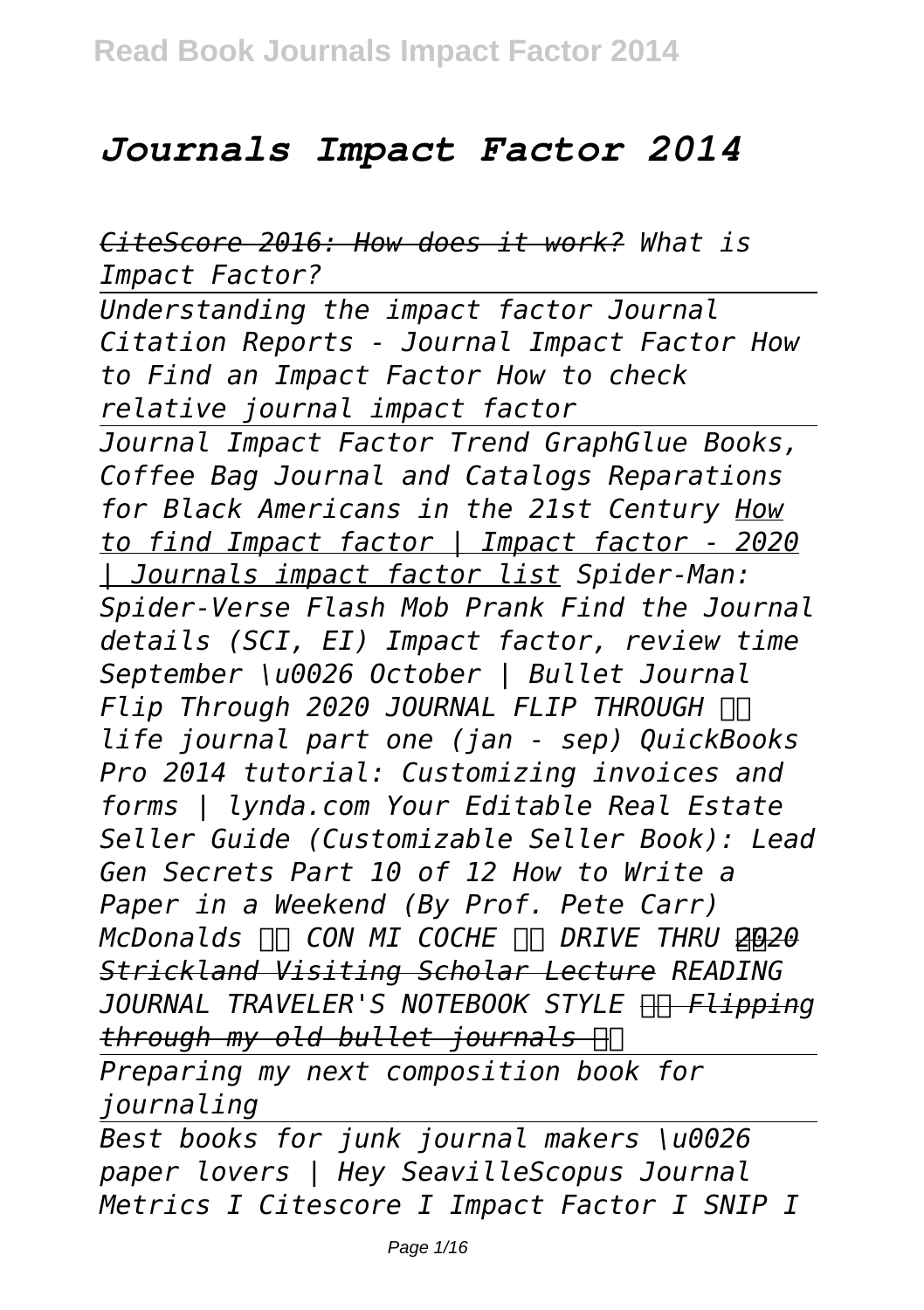*SJR I How to Calculate Journal Impact Factor Explained M\u0026M'S STUCK IN NOSE! January Junk Journal 2014*

*A journal's impact factor 10 Things You Didn't Know About US Elections Journals Impact Factor 2014 Impact Factor 2014; INDEX: JOURNAL: ISSN: 2013/2014: 2012: 2011: 2010: 2009: 2008: 1: 4OR-A Quarterly Journal of Operations Research: 1619-4500: 0.918: 0.73: 0.323: 0.69: 0.75-2: Aaohn Journal: 0891-0162: 0.608: 0.856: 0.509: 0.56--3: Aapg Bulletin: 0149-1423: 1.832: 1.768: 1.831: 1.964: 1.448: 1.364: 4: AAPS Journal: 1550-7416: 3.905: 4.386: 5.086: 3.942: 3.54-5: Aaps Pharmscitech: 1530-9932: 1.776: 1.584: 1.432: 1.211: 1.19: 1.445: 6*

*Journal Impact Factor 2014 | Impact Factor List 2012 ... 2014 Journal Impact Factors. JCR visualization. Later today (June 18, 2015), the 2014 edition of the Journal Citation Report (JCR) will be released, listing citation performance metrics for 11,149 journals. While the JCR calculates many different citation-based metrics, most editors and publishers will be chiefly interested in just one single metric–the Journal Impact Factor (JIF).*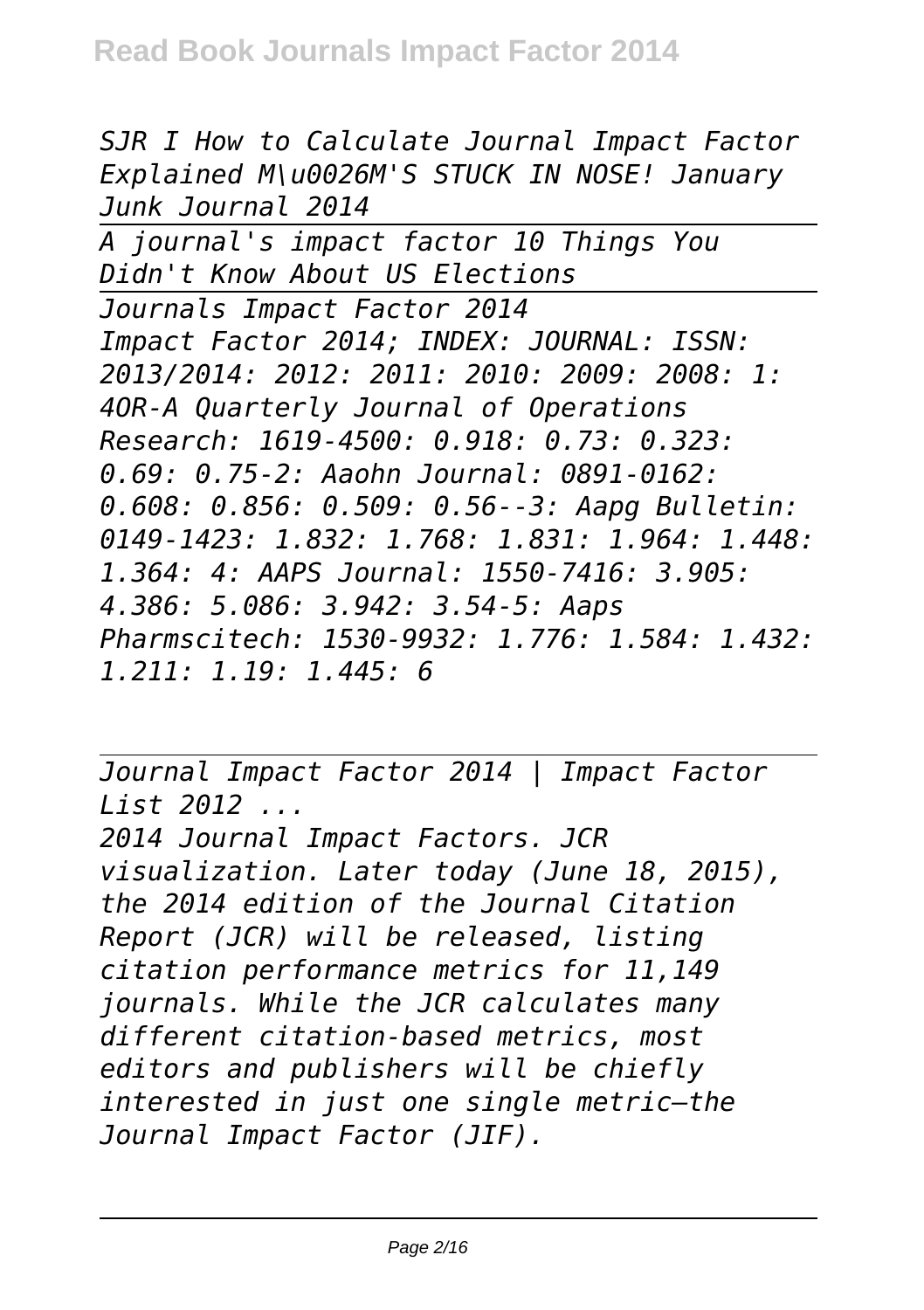*2014 Journal Impact Factors - The Scholarly Kitchen*

*Impact Factor 2014; INDEX: JOURNAL: ISSN: 2013/2014: 2012: 2011: 2010: 2009: 2008: 6675: North American Journal Of Aquaculture: 1522-2055: 0.706: 0.755: 0.664: 0.579: 0.645: 0.466: 6676: North American Journal Of Fisheries Management: 0275-5947: 1.11: 1.179: 0.943: 1.203: 1.073: 0.811: 6677: Naunyn-Schmiedebergs Archives Of Pharmacology: 0028-1298: 2.36: 2.147: 2.647: 2.5: 2.631: 2.830: 6678: Nachrichten Aus Der Chemie*

*Journal Impact Factor 2014 | Impact Factor List 2012 ...*

*The Impact Factor (IF) of journals, National Academy of Agricultural Sciences (NAAS) rating of journals, SCImago Journal Rank (SJR) and h-index are the parameters used to assess the research ...*

*(PDF) Citefactor Journal Impact Factors List for 2014 Impact Factor 2014; INDEX: JOURNAL: ISSN: 2013/2014: 2012: 2011: 2010: 2009: 2008: INDEX: JOURNAL: ISSN: 2013/2014: 2012: 2011: 2010: 2009: 2008: 3278: G3-Genes ...*

*Journal Impact Factor 2014 | Impact Factor List 2012 ...*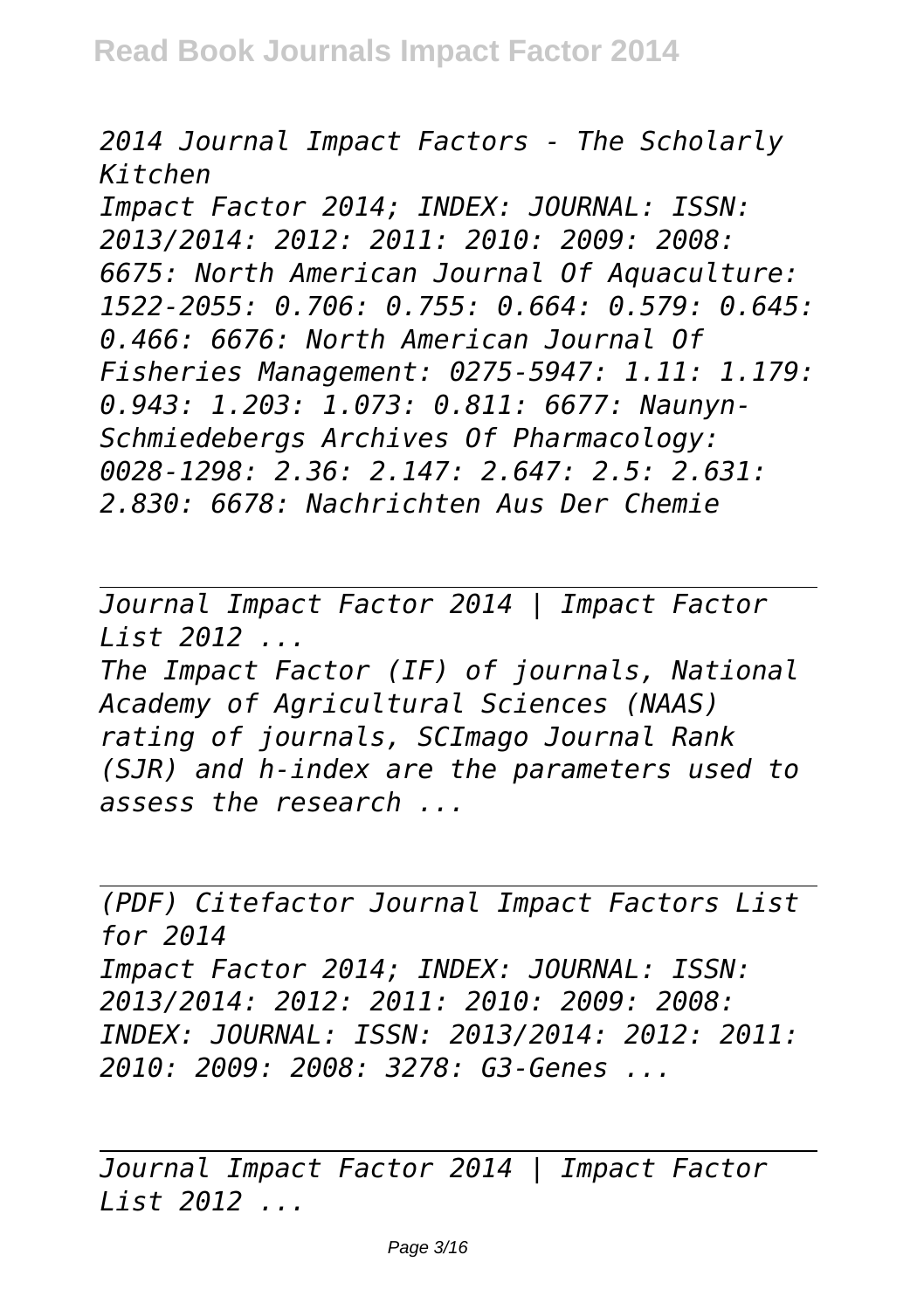*Impact Factor 2014; INDEX: JOURNAL: ISSN: 2013/2014: 2012: 2011: 2010: 2009: 2008: 7006: Obesity and Metabolism-Milan: 1825-3865: 0.4: 0.143: 0.152: 0.372: 0.311-7007: Obesity Research & Clinical Practice: 1871-403X: 0.697: 0.506-0.621: 0.375-7008: Obesity Reviews: 1467-7881: 7.859: 6.87: 7.038: 5.862: 5.086: 5.569: 7009: Obesity Surgery: 0960-8923: 3.739: 3.102: 3.286: 3.078: 2.934: 2.913: 7010: Obesity Facts: 1662-4025: 1.705: 1.583*

*Journal Impact Factor 2014 | Impact Factor List 2012 ...*

*Significantly, in 2014, 82 percent of the Springer journals in the list were cited more frequently than in the previous year. Well over one half (57 percent) of Springer journals increased their impact factor in 2014 over the 2013 figure. The open access journals in Springer's portfolio, which includes BioMed Central, fared particularly well.*

*Springer journals increase impact factors in 2014 Impact Factor 2014; INDEX: JOURNAL: ISSN: 2013/2014: 2012: 2011: 2010: 2009: 2008: 8094: South African Journal Of Animal Science-Suid-Afrikaanse Tydskrif Vir Veekun: 0375-1589: 0.345: 0.538: 0.242: 0.416: 0.412:*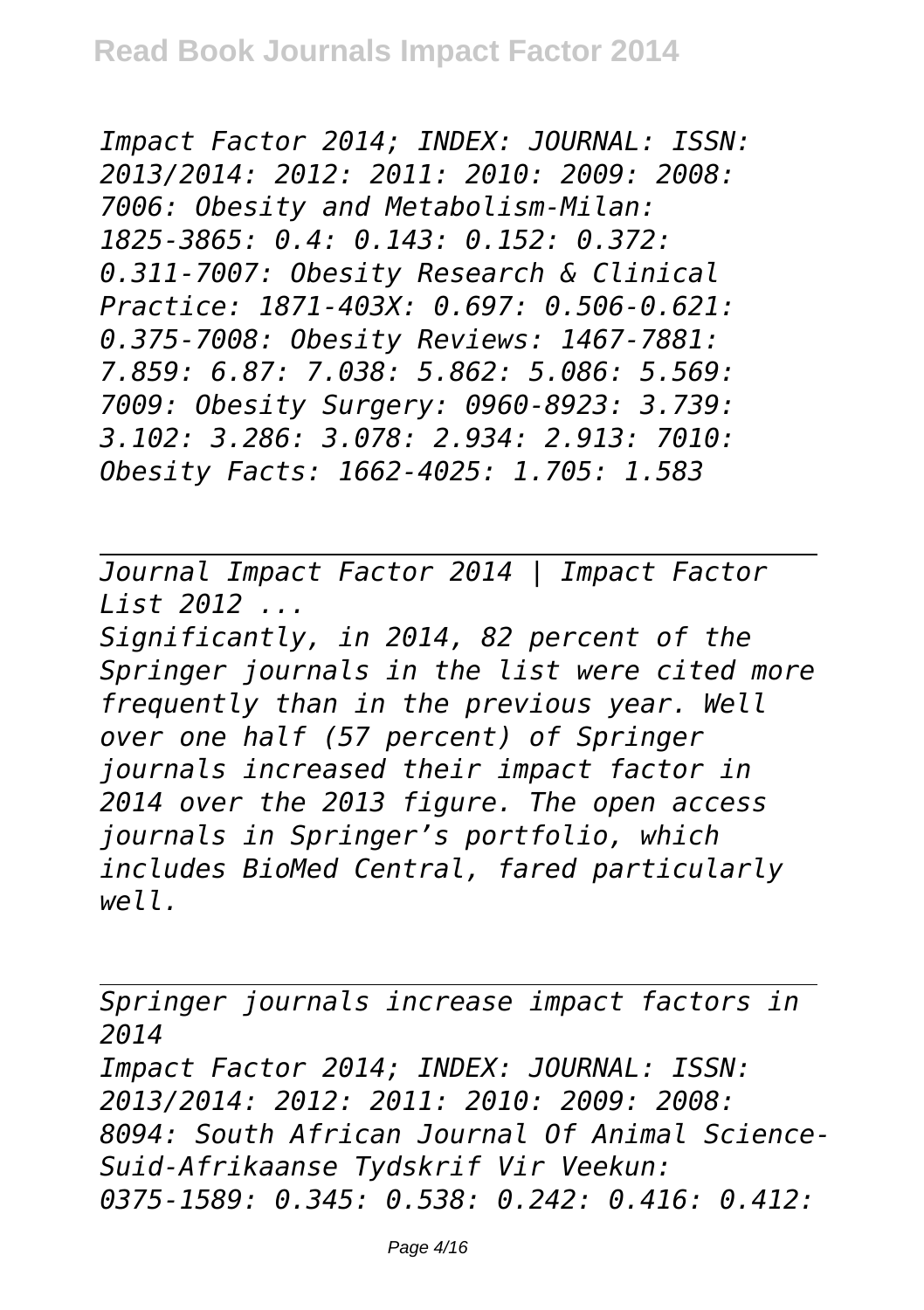*0.365: 8095: South African Journal Of Botany: 0254-6299: 1.34: 1.409: 1.659: 1.106: 1.08: 1.113: 8096: South African Journal Of Chemistry-Suid-Afrikaanse Tydskrif Vir Chemie: 0379-4350: 0.53: 0.455: 0.764*

*Journal Impact Factor 2014 | Impact Factor List 2012 ...*

*Read Book Journals Impact Factor 2014 from world authors from many countries, you necessity to get the record will be as a result easy here. behind this journals impact factor 2014 tends to be the record that you infatuation consequently much, you can find it in the belong to download. So, it's categorically simple later how you acquire this cd without*

*Journals Impact Factor 2014 - 1x1px.me The CiteFactor server provides indexing of major international journals and proceedings. Author can get information about international journal impact factor, proceedings (research papers) and information on upcoming events.All the journal pages have pointers to Web pages of the publishers which are integrated into the CiteFactor stream pages.*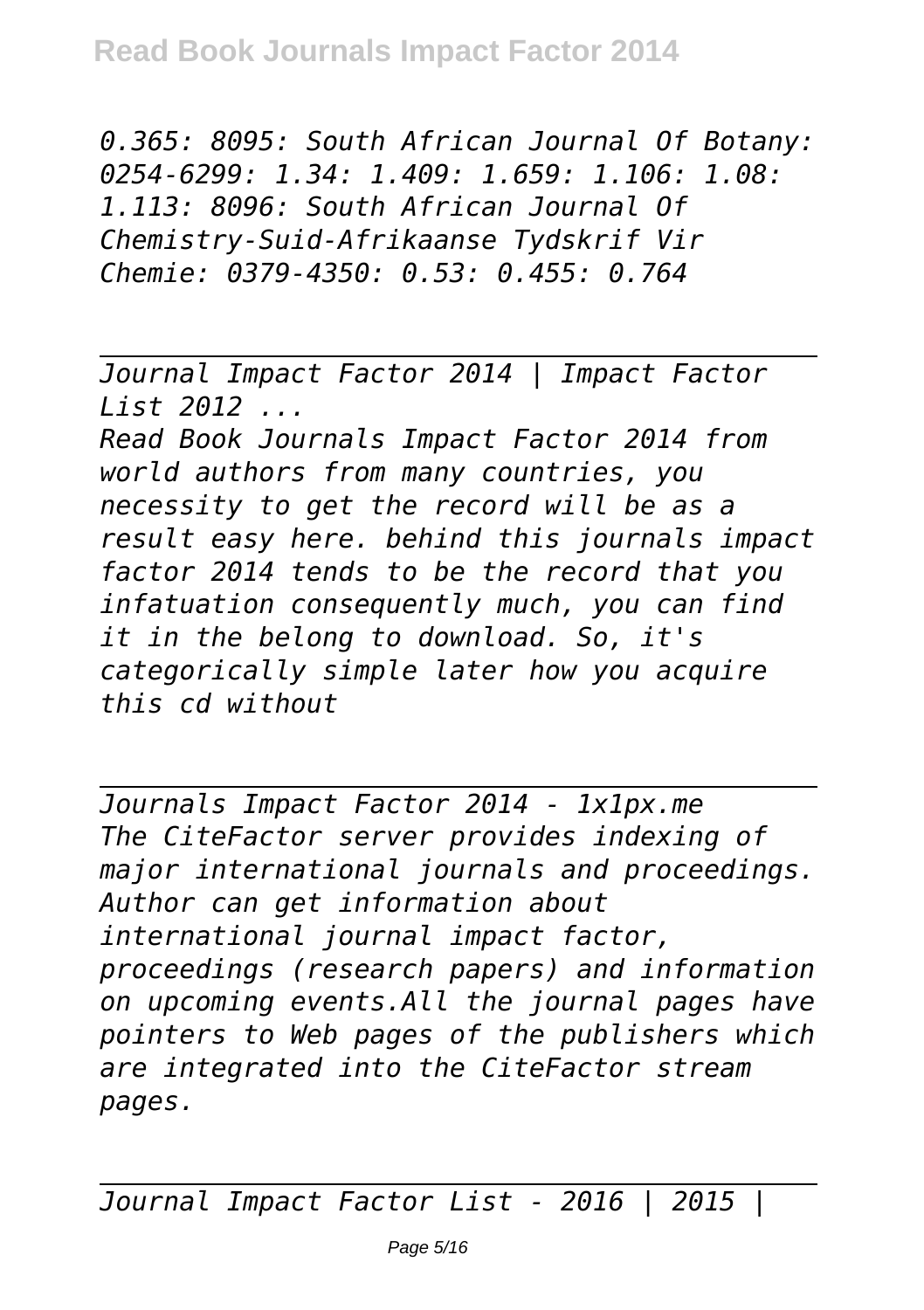## *2014 - - - 2008*

*The impact factor of a journal is calculated by dividing the number of current year citations to the source items published in that journal during the previous two years. It is denoted as a ratio between citations and recent citable items published. You can either refer to the Journal Citation Reports (JCR) or the Scopus® database to find the impact factor of the journal.*

*Find Impact Factor of Journal Online | Impact Factor ...*

*"The impact factor (IF) of an academic journal is a measure reflecting the average number of citations to recent articles published in the journal. It is frequently used as a proxy for the relative importance of a journal within its field, with journals with higher impact factors deemed to be more important than those with lower ones.*

*The Impact Factor and Its Discontents: Reading list on ... The impact factor or journal impact factor of an academic journal is a scientometric index that reflects the yearly average number of citations that articles published in the last two years in a given journal received. It is frequently used as a proxy for the relative importance of a journal within its field;*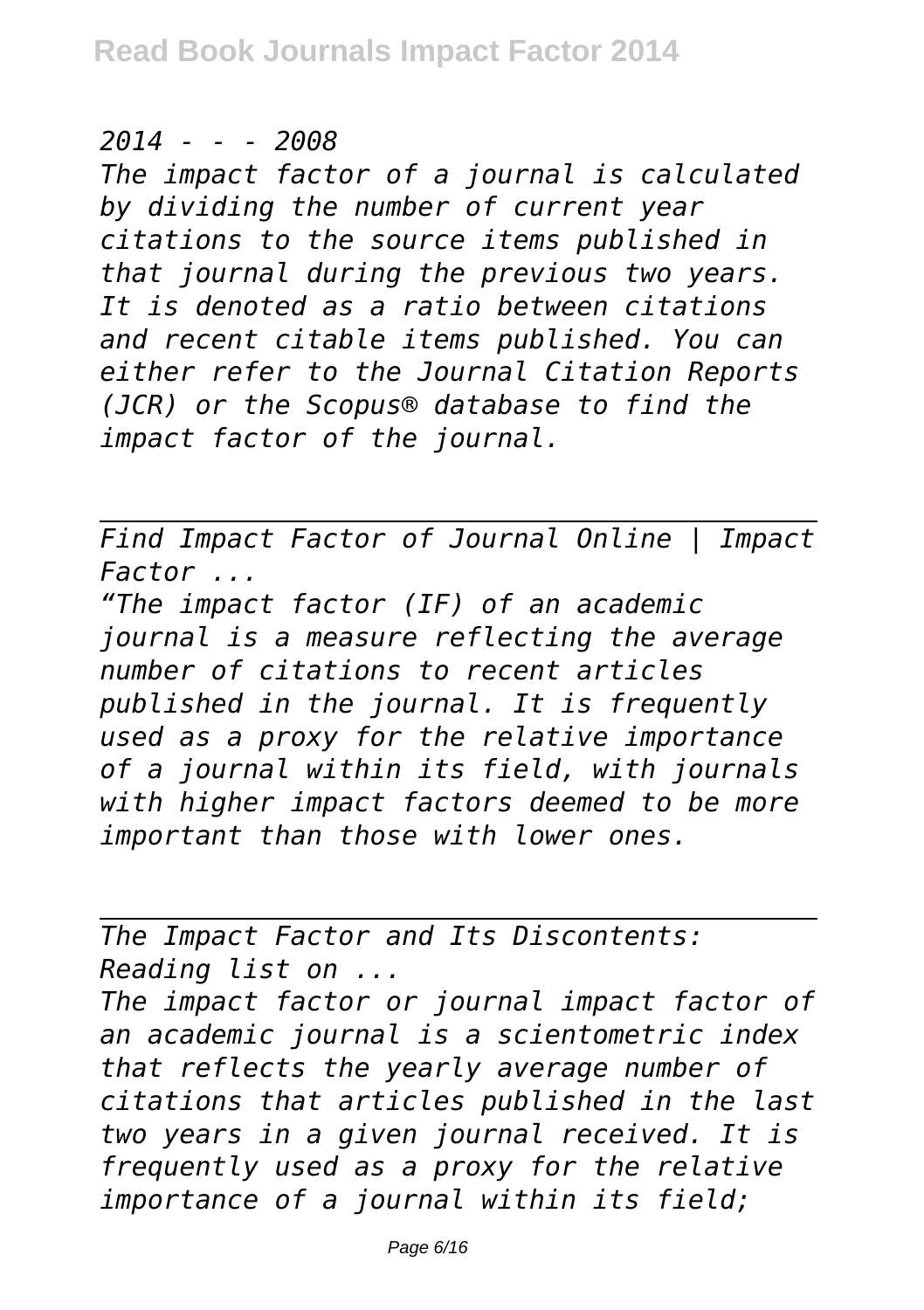*journals with higher impact factors are often deemed to be more important than those with lower ones.*

*Impact factor - Wikipedia journal impact factor 2014 offers. ROMANCE ACTION & ADVENTURE MYSTERY & THRILLER BIOGRAPHIES & HISTORY CHILDREN'S YOUNG ADULT FANTASY HISTORICAL FICTION HORROR LITERARY FICTION NON-FICTION SCIENCE FICTION Copyright : 1x1px.me Page 5/5*

*Journal Impact Factor 2014 - 1x1px.me International Scientific Journal & Country Ranking. Only Open Access Journals Only SciELO Journals Only WoS Journals*

*SJR : Scientific Journal Rankings The five general medicine journals with the highest IFs in 2014 were: • New England Journal of Medicine, IF = 55.8 • Lancet, IF = 45.2 • JAMA, IF = 35.3 Consultant Psychiatrist, Chennai, India, email rajagsr@hotmail. com The impact factor (IF) is a metric for assessing academic journals. Despite its shortcomings,*

*The impact factor and psychiatry journals: an ...*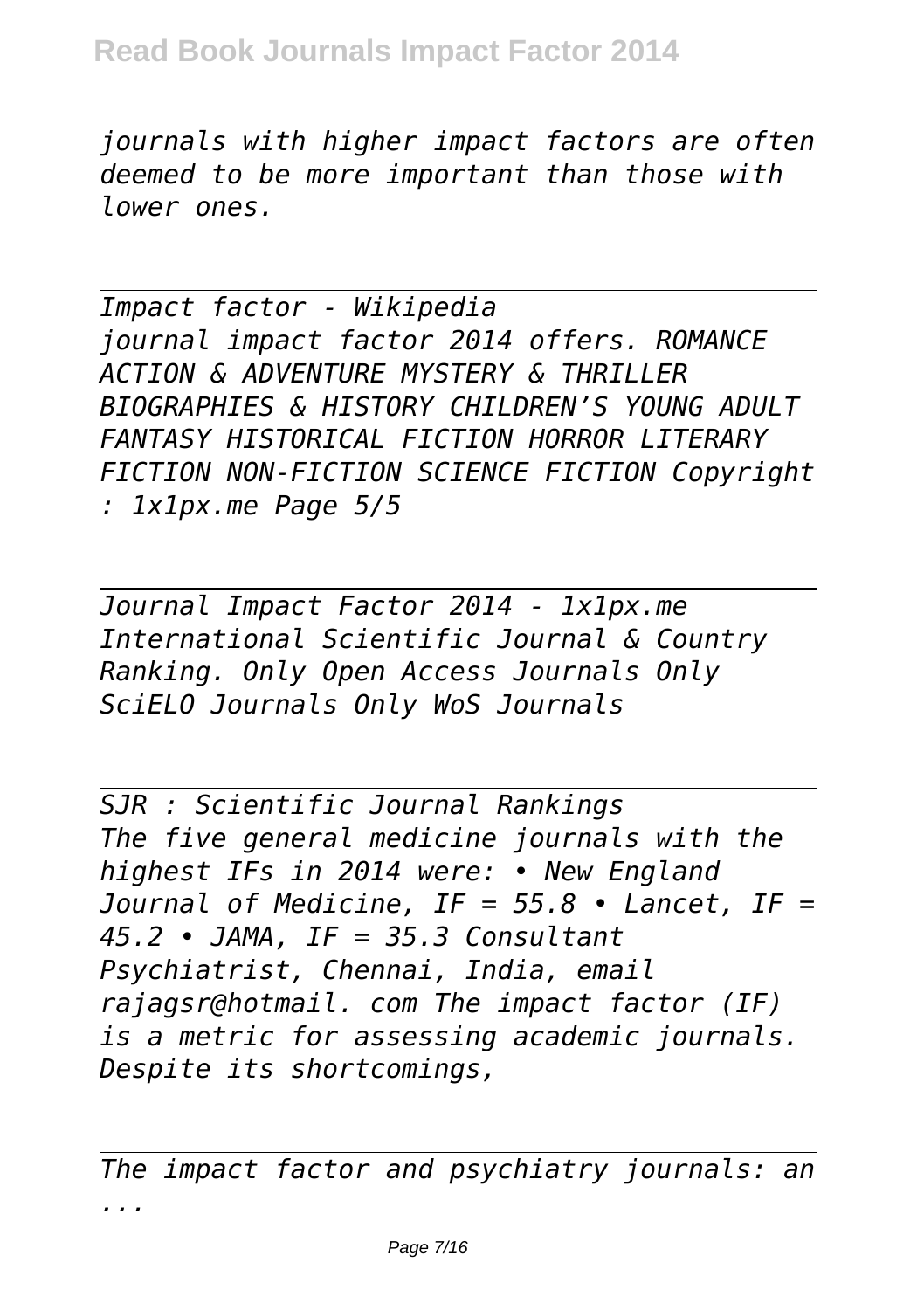*The annual JCR impact factor is a ratio between citations and recent citable items published. Thus, the impact factor of a journal is calculated by dividing the number of current year citations to the source items published in that journal during the previous two years (see Figure 1).*

*The Clarivate Analytics Impact Factor - Web of Science Group The Trends review journal series continues to flourish, embodied by Trends in Cognitive Sciences which has more than doubled its Impact Factor in just 4 years from 9.686 to 21.965. Of the 426 titles in the JCR that Elsevier publishes on behalf of societies, 266 (or 62%) saw their Impact Factors increase in 2014.*

*Elsevier Announces 2014 Citation Impact Highlights Table 1. Elsevier's impact factor (impact per paper, IPP) for exercise and sports medicine and science journals compiled from citations in journals published in 2012, 2013 and 2014. A journal without an impact factor is not in the Elsevier databases, either because the journal is too new or the factor is too low.*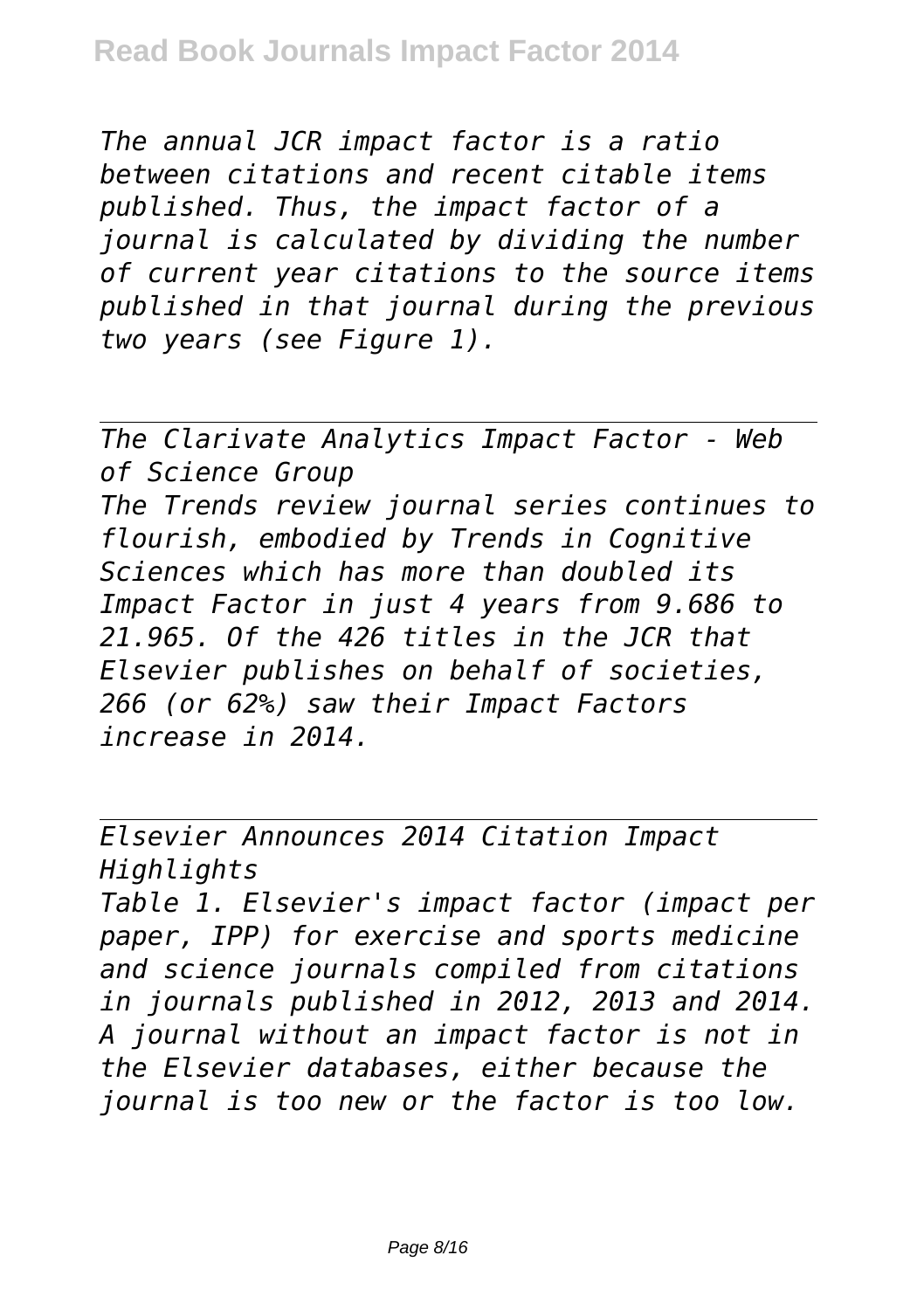## *CiteScore 2016: How does it work? What is Impact Factor?*

*Understanding the impact factor Journal Citation Reports - Journal Impact Factor How to Find an Impact Factor How to check relative journal impact factor Journal Impact Factor Trend GraphGlue Books, Coffee Bag Journal and Catalogs Reparations for Black Americans in the 21st Century How to find Impact factor | Impact factor - 2020 | Journals impact factor list Spider-Man: Spider-Verse Flash Mob Prank Find the Journal details (SCI, EI) Impact factor, review time September \u0026 October | Bullet Journal*  $Flip$  Through 2020 JOURNAL FLIP THROUGH **Π** *life journal part one (jan - sep) QuickBooks Pro 2014 tutorial: Customizing invoices and forms | lynda.com Your Editable Real Estate Seller Guide (Customizable Seller Book): Lead Gen Secrets Part 10 of 12 How to Write a Paper in a Weekend (By Prof. Pete Carr) McDonalds*  $\Box$  *CON MI COCHE*  $\Box$  *DRIVE THRU 2020 Strickland Visiting Scholar Lecture READING JOURNAL TRAVELER'S NOTEBOOK STYLE Flipping through my old bullet journals Preparing my next composition book for*

*journaling*

*Best books for junk journal makers \u0026 paper lovers | Hey SeavilleScopus Journal Metrics I Citescore I Impact Factor I SNIP I SJR I How to Calculate Journal Impact Factor Explained M\u0026M'S STUCK IN NOSE! January Junk Journal 2014*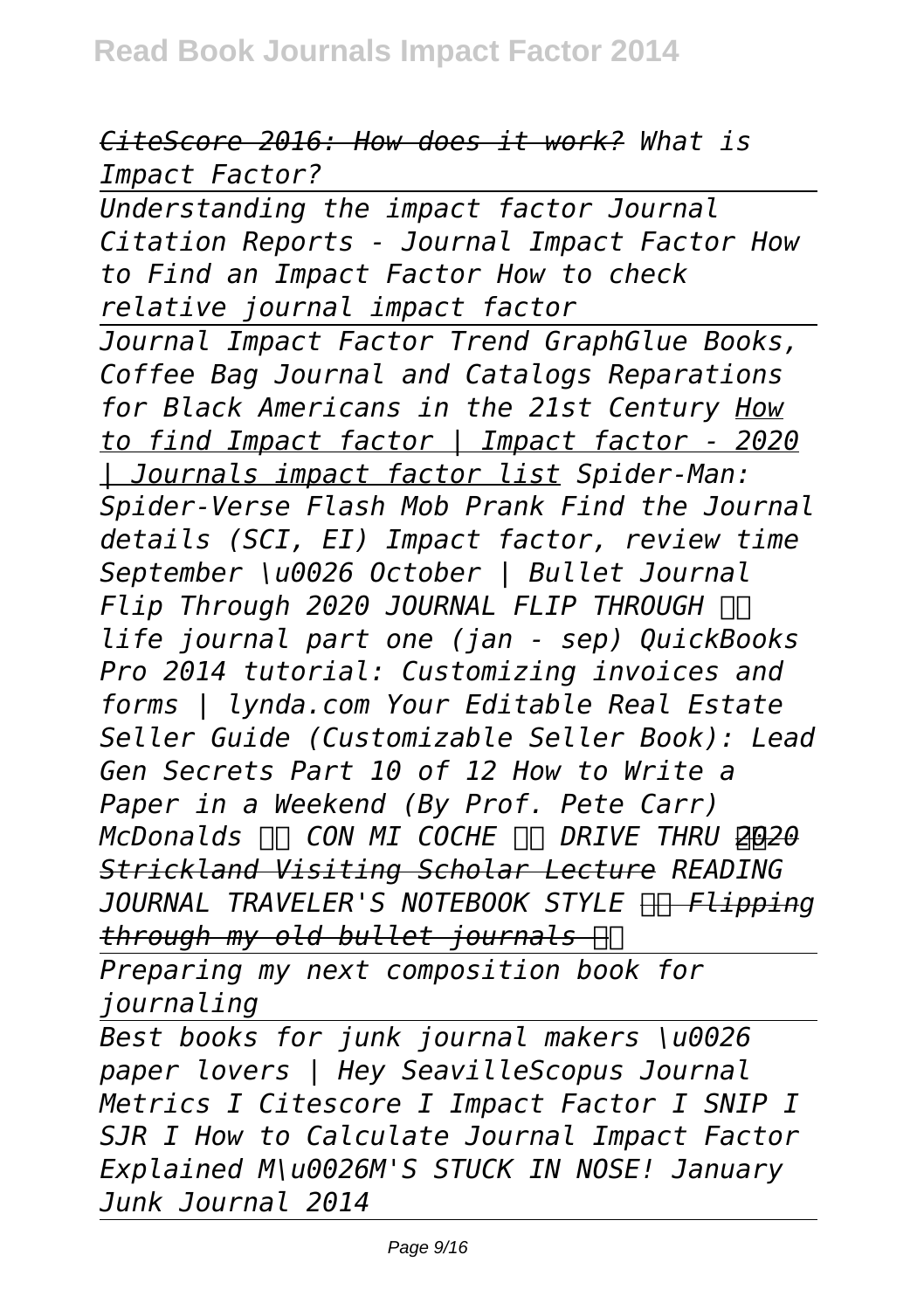*A journal's impact factor 10 Things You Didn't Know About US Elections Journals Impact Factor 2014 Impact Factor 2014; INDEX: JOURNAL: ISSN: 2013/2014: 2012: 2011: 2010: 2009: 2008: 1: 4OR-A Quarterly Journal of Operations Research: 1619-4500: 0.918: 0.73: 0.323: 0.69: 0.75-2: Aaohn Journal: 0891-0162: 0.608: 0.856: 0.509: 0.56--3: Aapg Bulletin: 0149-1423: 1.832: 1.768: 1.831: 1.964: 1.448: 1.364: 4: AAPS Journal: 1550-7416: 3.905: 4.386: 5.086: 3.942: 3.54-5: Aaps Pharmscitech: 1530-9932: 1.776: 1.584: 1.432: 1.211: 1.19: 1.445: 6*

*Journal Impact Factor 2014 | Impact Factor List 2012 ... 2014 Journal Impact Factors. JCR visualization. Later today (June 18, 2015), the 2014 edition of the Journal Citation Report (JCR) will be released, listing citation performance metrics for 11,149 journals. While the JCR calculates many different citation-based metrics, most editors and publishers will be chiefly interested in just one single metric–the Journal Impact Factor (JIF).*

*2014 Journal Impact Factors - The Scholarly Kitchen Impact Factor 2014; INDEX: JOURNAL: ISSN:*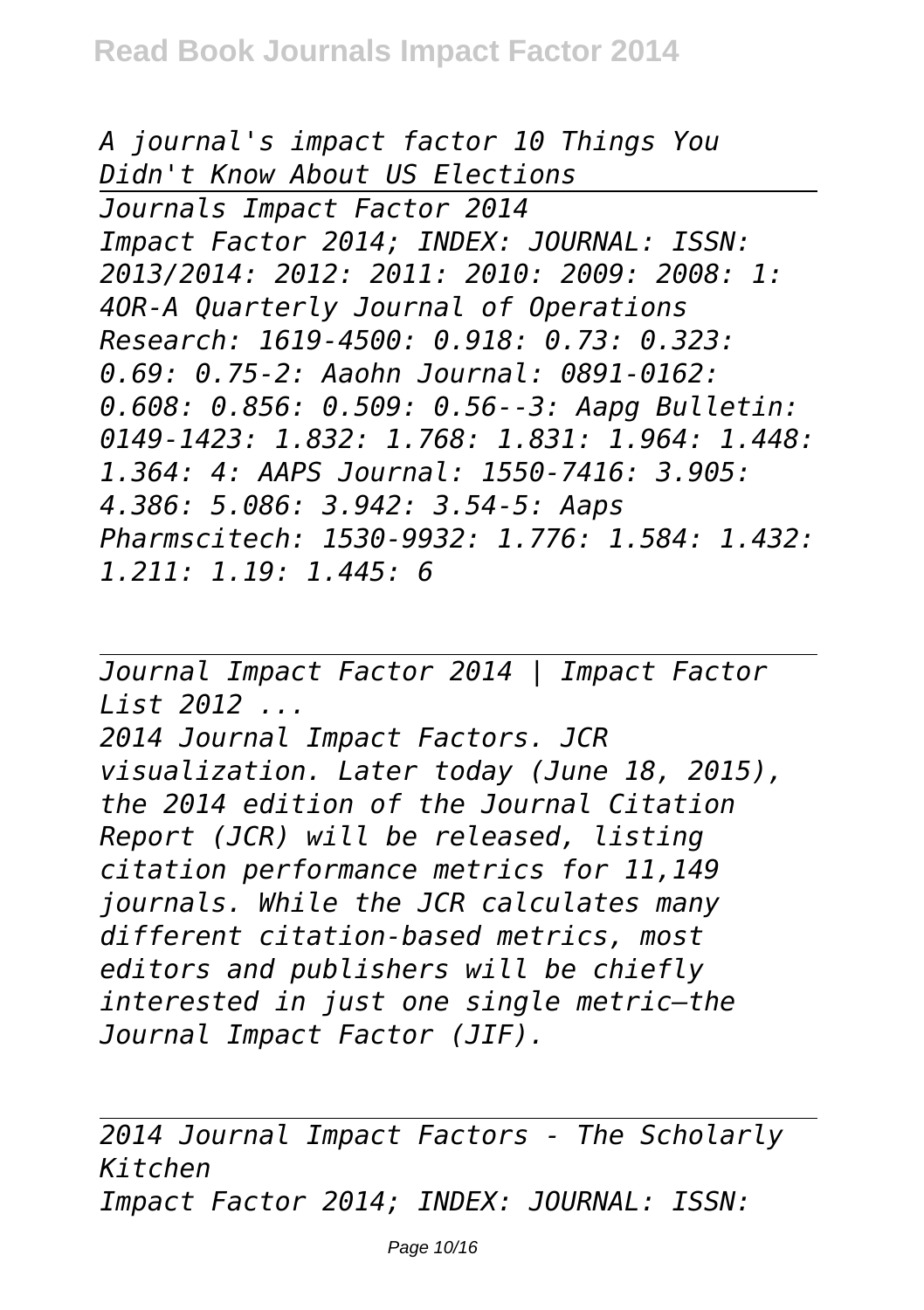*2013/2014: 2012: 2011: 2010: 2009: 2008: 6675: North American Journal Of Aquaculture: 1522-2055: 0.706: 0.755: 0.664: 0.579: 0.645: 0.466: 6676: North American Journal Of Fisheries Management: 0275-5947: 1.11: 1.179: 0.943: 1.203: 1.073: 0.811: 6677: Naunyn-Schmiedebergs Archives Of Pharmacology: 0028-1298: 2.36: 2.147: 2.647: 2.5: 2.631: 2.830: 6678: Nachrichten Aus Der Chemie*

*Journal Impact Factor 2014 | Impact Factor List 2012 ...*

*The Impact Factor (IF) of journals, National Academy of Agricultural Sciences (NAAS) rating of journals, SCImago Journal Rank (SJR) and h-index are the parameters used to assess the research ...*

*(PDF) Citefactor Journal Impact Factors List for 2014 Impact Factor 2014; INDEX: JOURNAL: ISSN: 2013/2014: 2012: 2011: 2010: 2009: 2008: INDEX: JOURNAL: ISSN: 2013/2014: 2012: 2011: 2010: 2009: 2008: 3278: G3-Genes ...*

*Journal Impact Factor 2014 | Impact Factor List 2012 ... Impact Factor 2014; INDEX: JOURNAL: ISSN: 2013/2014: 2012: 2011: 2010: 2009: 2008: 7006: Obesity and Metabolism-Milan:*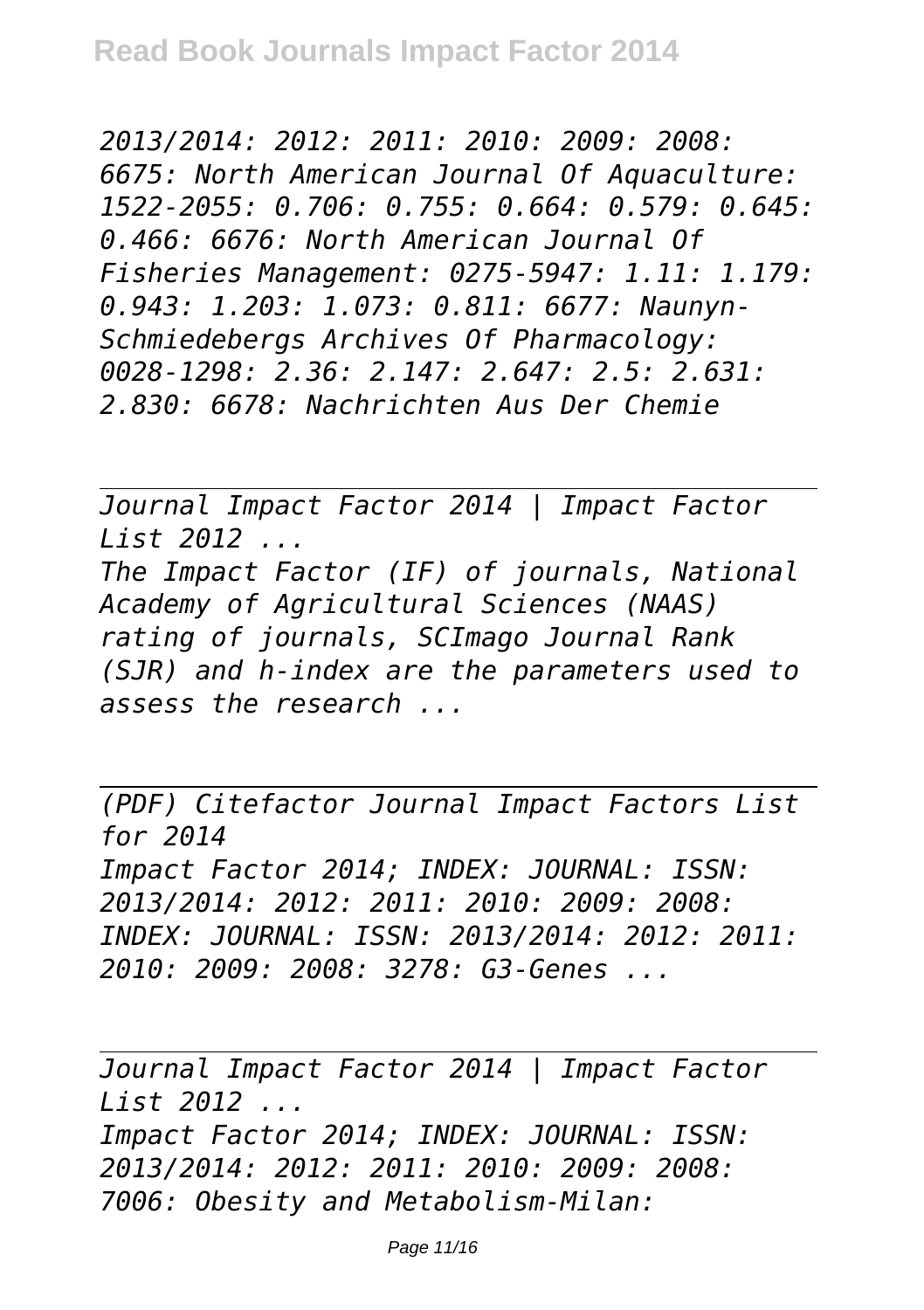*1825-3865: 0.4: 0.143: 0.152: 0.372: 0.311-7007: Obesity Research & Clinical Practice: 1871-403X: 0.697: 0.506-0.621: 0.375-7008: Obesity Reviews: 1467-7881: 7.859: 6.87: 7.038: 5.862: 5.086: 5.569: 7009: Obesity Surgery: 0960-8923: 3.739: 3.102: 3.286: 3.078: 2.934: 2.913: 7010: Obesity Facts: 1662-4025: 1.705: 1.583*

*Journal Impact Factor 2014 | Impact Factor List 2012 ... Significantly, in 2014, 82 percent of the Springer journals in the list were cited more frequently than in the previous year. Well over one half (57 percent) of Springer journals increased their impact factor in 2014 over the 2013 figure. The open access journals in Springer's portfolio, which includes BioMed Central, fared particularly well.*

*Springer journals increase impact factors in 2014 Impact Factor 2014; INDEX: JOURNAL: ISSN: 2013/2014: 2012: 2011: 2010: 2009: 2008: 8094: South African Journal Of Animal Science-Suid-Afrikaanse Tydskrif Vir Veekun: 0375-1589: 0.345: 0.538: 0.242: 0.416: 0.412: 0.365: 8095: South African Journal Of Botany: 0254-6299: 1.34: 1.409: 1.659: 1.106: 1.08: 1.113: 8096: South African Journal Of*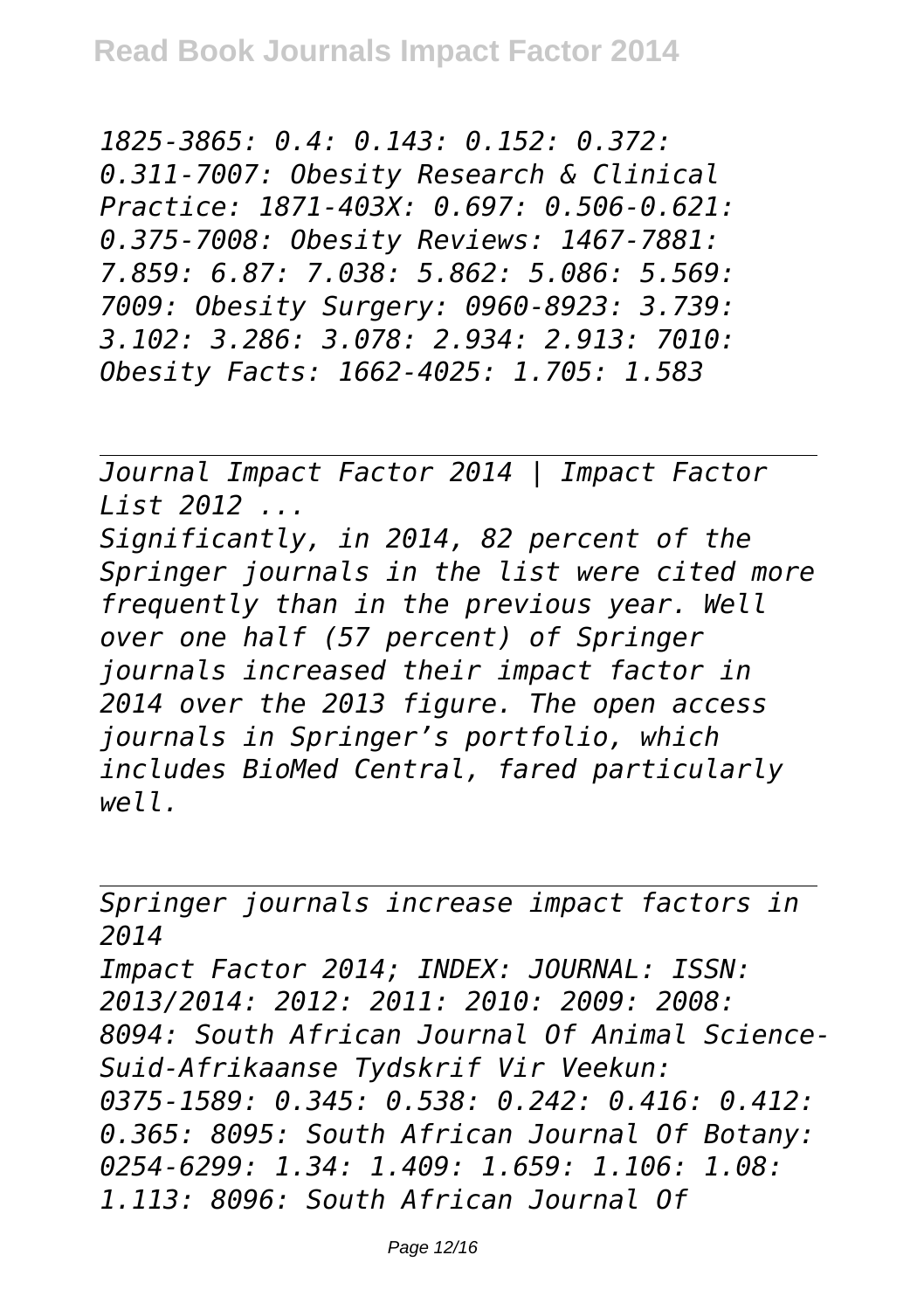*Chemistry-Suid-Afrikaanse Tydskrif Vir Chemie: 0379-4350: 0.53: 0.455: 0.764*

*Journal Impact Factor 2014 | Impact Factor List 2012 ... Read Book Journals Impact Factor 2014 from world authors from many countries, you necessity to get the record will be as a result easy here. behind this journals impact factor 2014 tends to be the record that you infatuation consequently much, you can find it in the belong to download. So, it's categorically simple later how you acquire this cd without*

*Journals Impact Factor 2014 - 1x1px.me The CiteFactor server provides indexing of major international journals and proceedings. Author can get information about international journal impact factor, proceedings (research papers) and information on upcoming events.All the journal pages have pointers to Web pages of the publishers which are integrated into the CiteFactor stream pages.*

*Journal Impact Factor List - 2016 | 2015 | 2014 - - - 2008 The impact factor of a journal is calculated by dividing the number of current year*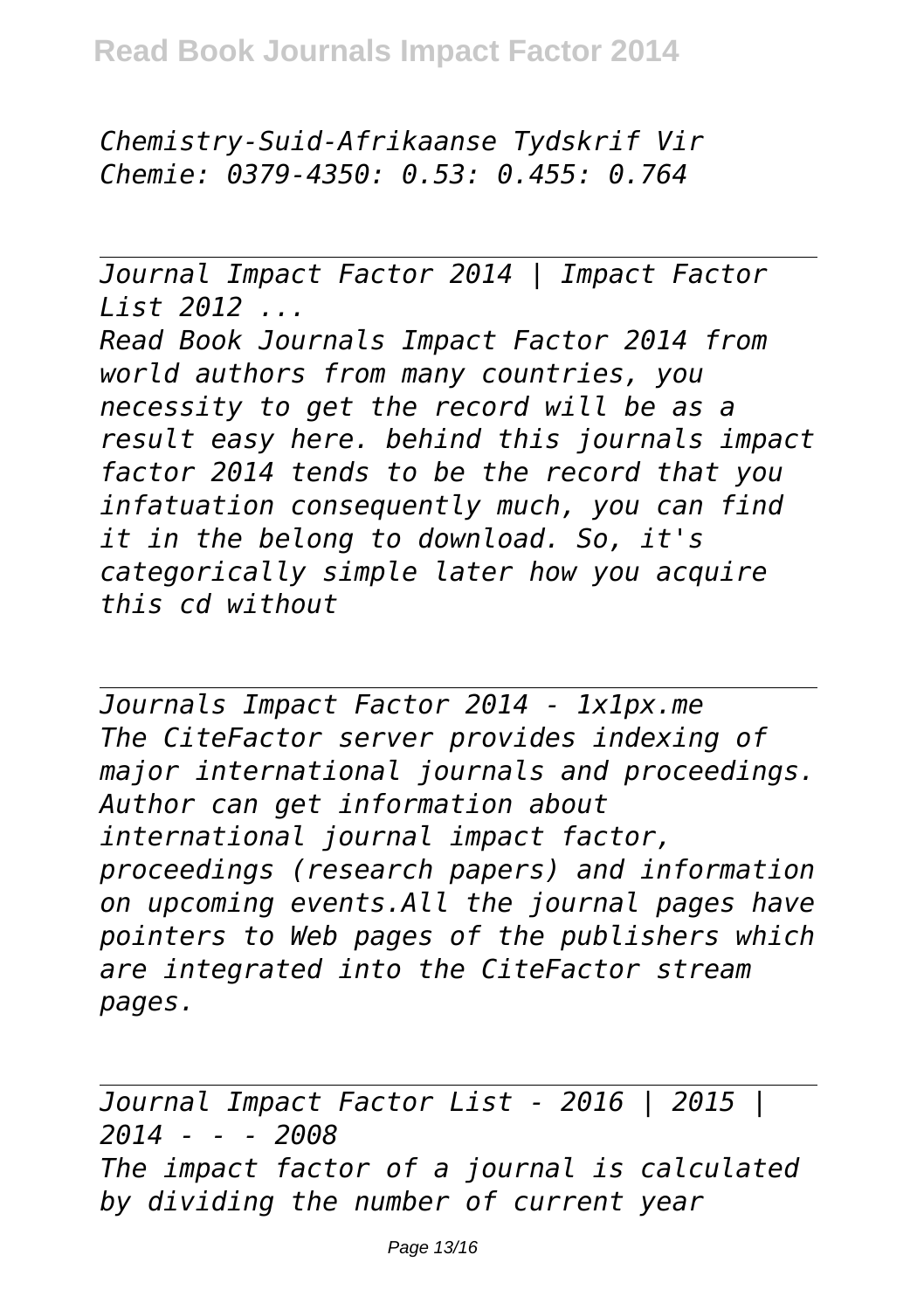*citations to the source items published in that journal during the previous two years. It is denoted as a ratio between citations and recent citable items published. You can either refer to the Journal Citation Reports (JCR) or the Scopus® database to find the impact factor of the journal.*

*Find Impact Factor of Journal Online | Impact Factor ...*

*"The impact factor (IF) of an academic journal is a measure reflecting the average number of citations to recent articles published in the journal. It is frequently used as a proxy for the relative importance of a journal within its field, with journals with higher impact factors deemed to be more important than those with lower ones.*

*The Impact Factor and Its Discontents: Reading list on ...*

*The impact factor or journal impact factor of an academic journal is a scientometric index that reflects the yearly average number of citations that articles published in the last two years in a given journal received. It is frequently used as a proxy for the relative importance of a journal within its field; journals with higher impact factors are often deemed to be more important than those with lower ones.*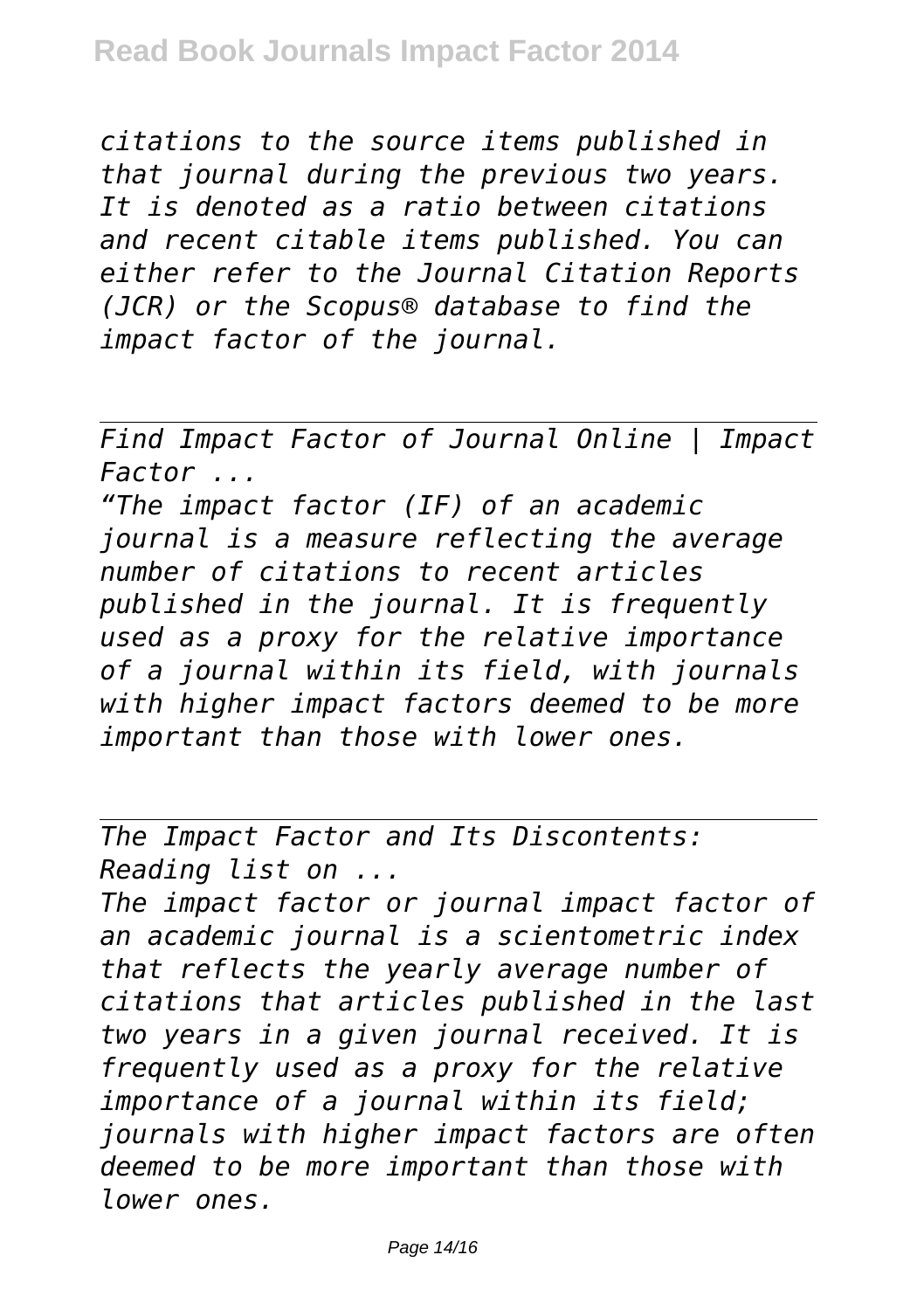*Impact factor - Wikipedia journal impact factor 2014 offers. ROMANCE ACTION & ADVENTURE MYSTERY & THRILLER BIOGRAPHIES & HISTORY CHILDREN'S YOUNG ADULT FANTASY HISTORICAL FICTION HORROR LITERARY FICTION NON-FICTION SCIENCE FICTION Copyright : 1x1px.me Page 5/5*

*Journal Impact Factor 2014 - 1x1px.me International Scientific Journal & Country Ranking. Only Open Access Journals Only SciELO Journals Only WoS Journals*

*SJR : Scientific Journal Rankings The five general medicine journals with the highest IFs in 2014 were: • New England Journal of Medicine, IF = 55.8 • Lancet, IF = 45.2 • JAMA, IF = 35.3 Consultant Psychiatrist, Chennai, India, email rajagsr@hotmail. com The impact factor (IF) is a metric for assessing academic journals. Despite its shortcomings,*

*The impact factor and psychiatry journals: an ... The annual JCR impact factor is a ratio*

*between citations and recent citable items published. Thus, the impact factor of a*